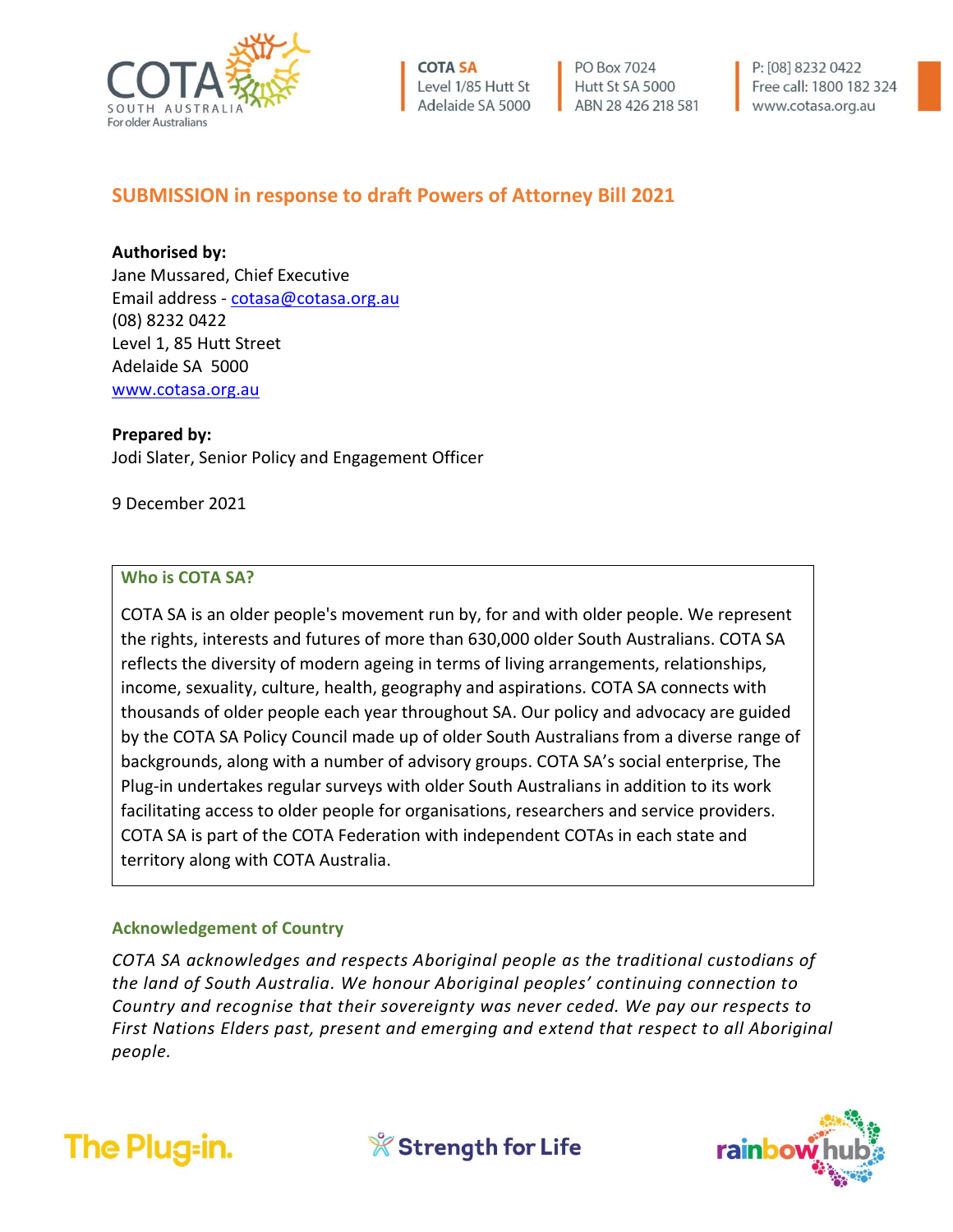#### **INTRODUCTION**

COTA SA welcomes the opportunity to review and provide feedback on the draft *Powers of Attorney Bill 2021* (draft Bill).

Our submission includes input provided in response to a call out about the draft Bill from our staff and the COTA SA Policy Council.

We previously made a submission to the South Australian Law Reform Institute's (SALRI) review of the SA Powers of Attorney legislation in September 2020.

We continue to be concerned about the prevalence of elder abuse, including financial abuse, experienced by older people. Powers of Attorney legislation provides an important mechanism to protect vulnerable South Australians from experiencing such abuse as they manage their affairs in instances of incapacity.

We acknowledge considerable improvements have been made in the draft Bill that adopt most of the recommendations in SALRI's report titled: '*Valuable Instrument or the Single Most Abused Legal Document in our Judicial System? A Review of the Role and Operation of Enduring Powers of Attorney in South Australia'*. Of note we are particularly supportive of changes to clarify roles and responsibilities, penalties and deciding competence, as well as the additional safeguards to prevent financial abuse.

We offer the following feedback.

#### **FEEDBACK SPECIFIC TO THE DRAFT BILL**

#### **Part 1 Section 3 - Interpretation**

Include a definition of a person of a prescribed class. This is referenced in several places in the draft Bill (for example Part 3 Section 16  $(1)(f)$ ), but a definition is not given.

#### **Part 1 Section 4 - Capacity and legal capacity**

We welcome the positive approach to assuming a person has capacity including to enter into a power of attorney. Whilst we note the parameters offered around legal capacity, the Bill does not outline the basis for determining if and/or when legal capacity is impaired and to what extent. Nor does it outline what triggers the assessment of legal incapacity, how it is gauged in an objective manner and by whom. We recommend a set of best practice principles that assist attorneys to seek guidance on how to obtain a capacity assessment including whether it is temporary or permanent. These principles would also assist witnesses to the execution of a power of attorney to seek evidence of legal capacity or incapacity easily.

#### **Part 2 Section 8 - Principles**

Legislation should enable the principal's wishes and preferences be reflected as much as possible. We recommend there is a section in the form, or another mechanism, to document the principal's wishes and preferences to avoid inference as much as possible.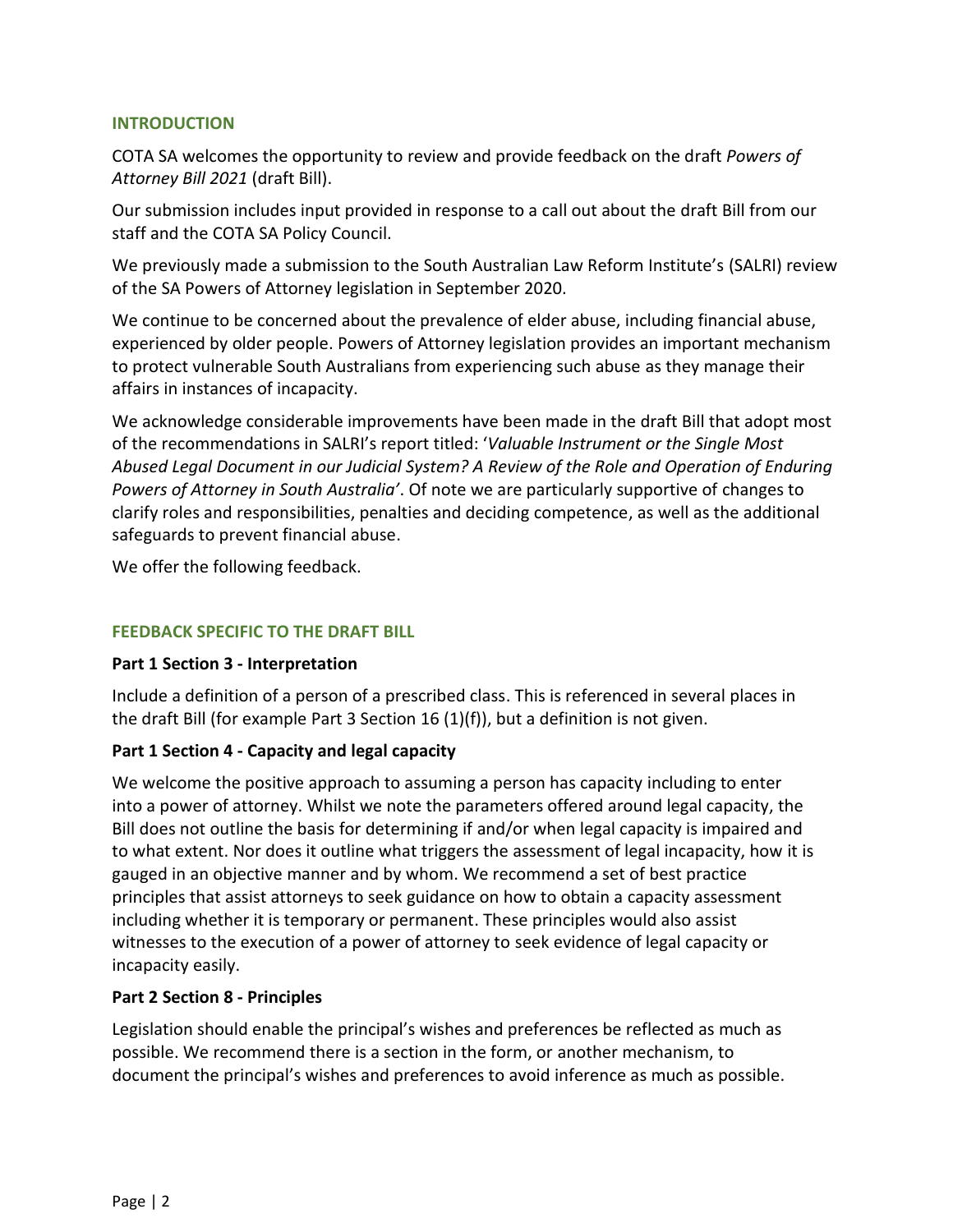#### **Part 3 Division 2 - Powers**

Provisions in the *Aged Care and Other Legislation Amendment (Royal Commission Response No.1) Bill 2021* require that aged care providers obtain consent for the use of restraint on residents. Where this consent is delegated because of incapacity, provision will need to be provided within this Act to facilitate that. This assumes that upgraded legislation governing the use of restriction is enacted separately by the State Parliament.

## **Part 4 - Formal requirements**

The approved form (or a form to the same effect) must include information about the attorney's responsibilities and a requirement for an attorney to acknowledge and agree to their responsibilities and promise to exercise them within the principles of the Act.

# **Part 7 Division 3 - Revocation in prescribed circumstances**

In Section 39(1) we recommend the automatic revocation of power of attorney of a particular attorney if that attorney commits acts of misconduct outlined in Part 6.

## **Part 8 - Review and resolution of matters**

In Section 42(1)(d) this is defined as *close friend* in Part 1 Section 3. Definitions should be consistent throughout. It is also referenced in Section 47 (e).

## **Part 10 - Miscellaneous**

In Section 49 we strongly urge that the Minister publish explanatory, guidance or other materials to assist with the process associated with the operation of this Act. Our members urged for this amendment, and we recommend that the wording in this section is changed to, 'the Minister **must**, in conjunction with the provision of an approved form….'. Further, this material must be provided in an accessible format, across diverse cultural groups and languages, in metropolitan, regional and rural areas and in both a digital and non-digital format. Widespread community education about Powers of Attorney legislation needs to be included in the legislation so that interested parties can seek information, advice and redress.

# **GENERAL FEEDBACK ABOUT THE DRAFT BILL AND ITS OPERATION**

- The operation of the Bill needs to strike a balance between simplicity and ease of access and operation on one hand and adequate protections and safeguards to prevent abuse.
- The positive assumption of capacity is laudable but there remains a lack of clarity about how capacity is determined, by whom and how that is related to the decision(s) to be made. Supported decision making approaches, which are becoming more commonly practised, ensure that whenever possible a person can make their own decisions.
- We strongly recommend applying a user experience approach to the forms, information and requirements to establish a power of attorney to ensure ease of access and use.